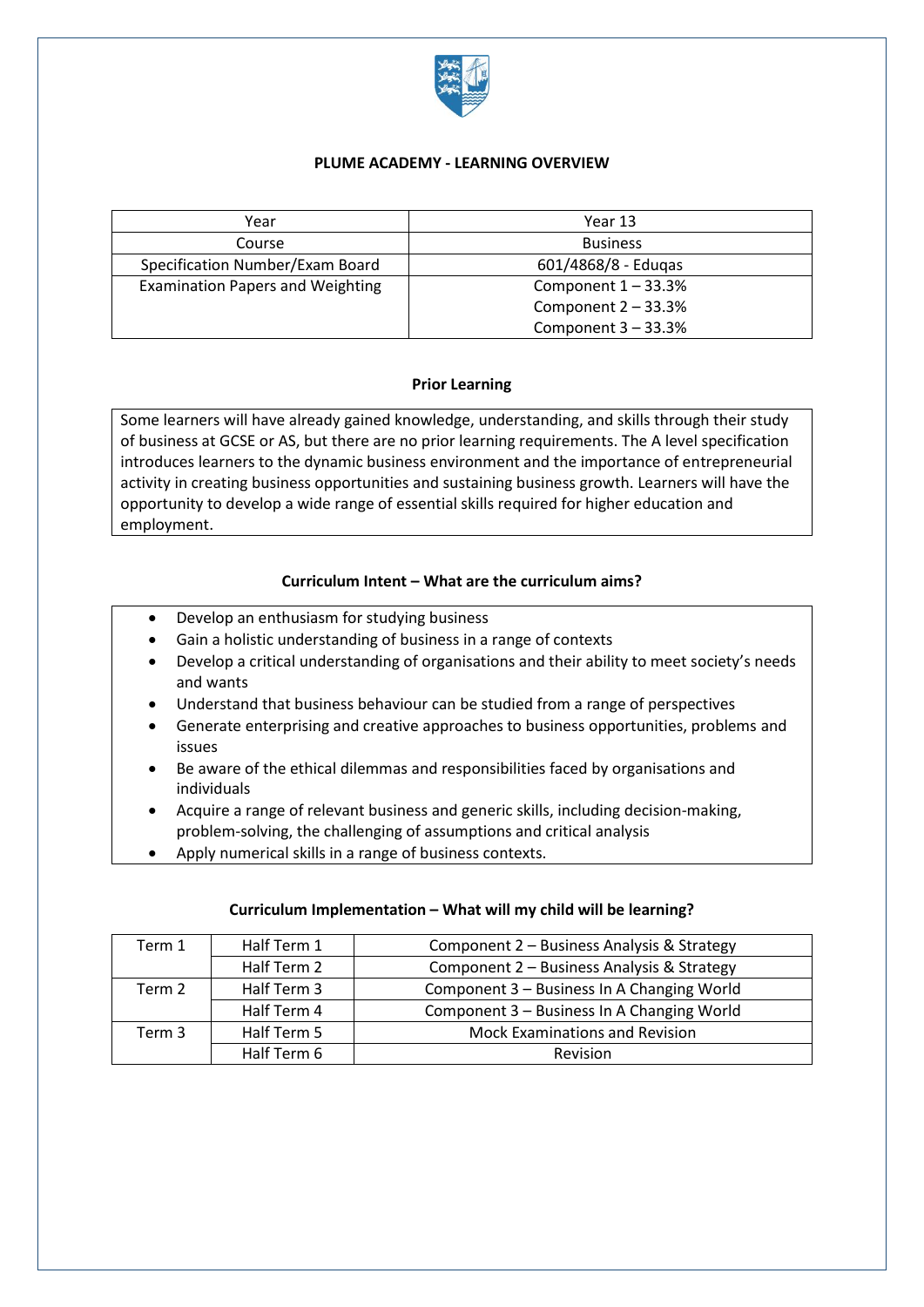

### **Curriculum Impact – How will my child be assessed and receive feedback?**

In-class: formal essays, extended written pieces, annotations, selected notes, peer/solo presentations – a range of informal assessment opportunities which will receive a combination of verbal and written feedback from teaching staff, dependent on the work produced. Formal: **A Level Component 1: Business Opportunities and Functions Written examination: 2 hours 15 minutes 33<sup>1</sup> /3% of qualification A Level Component 2: Business Analysis and Strategy Written examination: 2 hours 15 minutes 33<sup>1</sup> /3% of qualification A Level Component 3: Business in a Changing World Written examination: 2 hours 15 minutes 33<sup>1</sup> /3% of qualification**

#### **Super-Curricular Opportunities – Supporting and Extending Learning**

| <b>Useful study resources</b>                                                                                                                                                                                        | If a student is really passionate about this<br>subject they can                                                                                                          |
|----------------------------------------------------------------------------------------------------------------------------------------------------------------------------------------------------------------------|---------------------------------------------------------------------------------------------------------------------------------------------------------------------------|
| <b>Websites:</b><br><b>Tutor2U Business</b><br><b>BBC Bitesize</b><br><b>BusinessBee</b>                                                                                                                             | Visit The Tiptree Jam Factory<br>Visit The Bank of England<br>٠<br>Listen to Mintel Monthly Insights<br>٠<br>Podcast<br>Listen to BBC Business Daily Podcast<br>$\bullet$ |
| <b>Open University Free Courses:</b><br>Different types of Businesses - 3 hours<br>Business communication: Writing a SWOT<br>٠<br>Analysis $-3$ hours<br>Introduction to Business cultures - 3<br>$\bullet$<br>hours | Watch Dragons Den<br>٠<br><b>Watch The Apprentice</b><br>٠                                                                                                                |

**The full specification can be found here:**

**[https://www.eduqas.co.uk/qualifications/business-as-a-level/#tab\\_overview](https://www.eduqas.co.uk/qualifications/business-as-a-level/#tab_overview)**